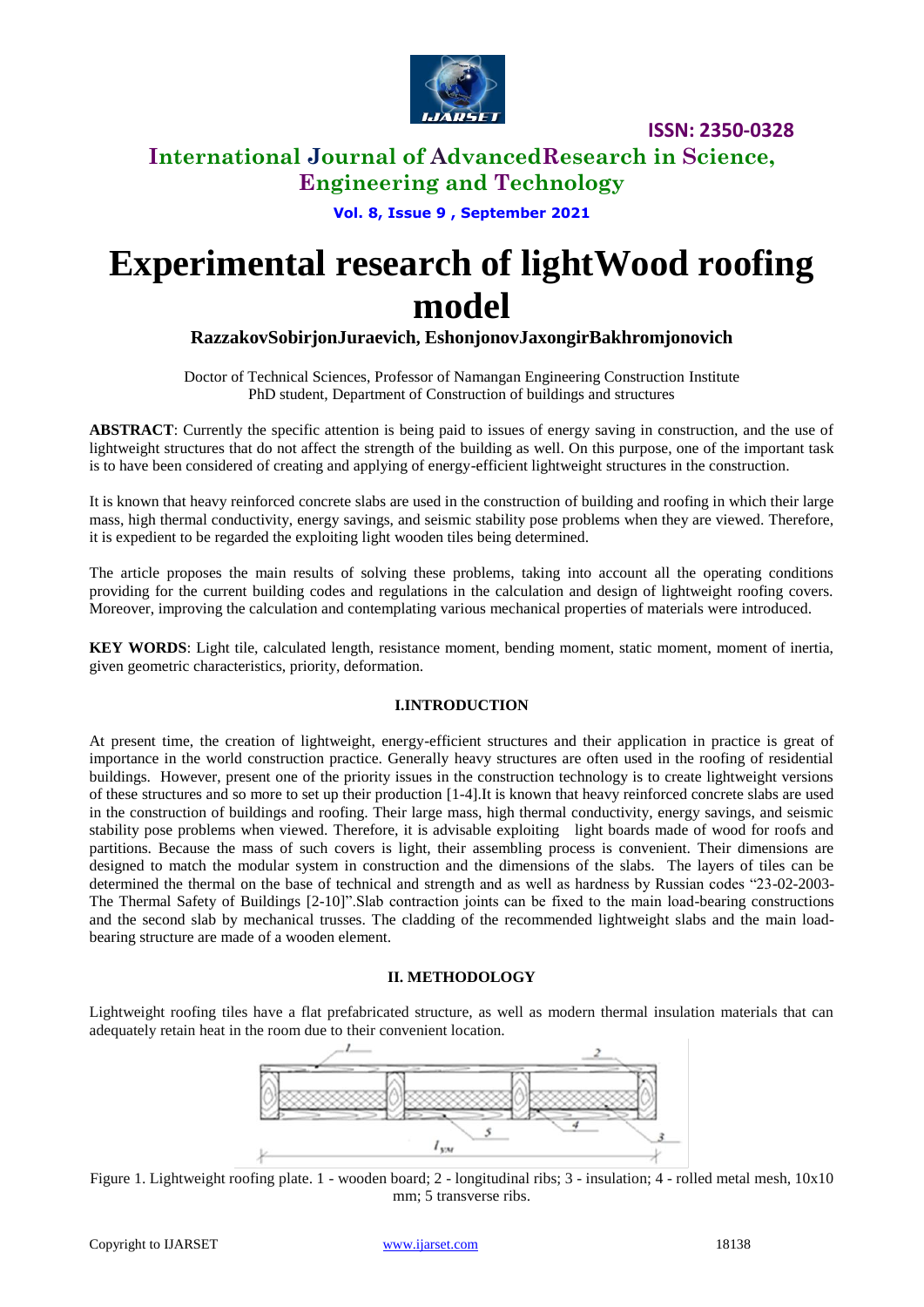

**ISSN: 2350-0328 International Journal of AdvancedResearch in Science, Engineering and Technology**

**Vol. 8, Issue 9 , September 2021**

In order to increase energy efficiency in buildings, slabs can be used as effective heat-retaining materials between the longitudinal walls, including mineral wool slabs, foam plastic and others. Natural ventilation should be provided in buildings where all types of tiles are used. As a vapor seal, bitumen covering, gluing, painting with moisture-resistant paint, enamelling or varnishing the interior and exterior of the underlayment maintains the roofing element to be decorative simultaneously[10-16].The cross-section of the roofing slab is calculated as a simple beam in the form of Ibeam or T-beam. In this case, the state of stress and deformation of the slab is determined using the computational methods of construction mechanics.



Figure 2. Lightweight wooden roofing slab before loading.



Figure 3. Lightweight wooden roofing slab in boot.

### **III. EXPERIMENTAL RESULTS**

So far, the following formula has been used in the calculation of this type of slab:

 $l_{calculated} = l_{general} - c$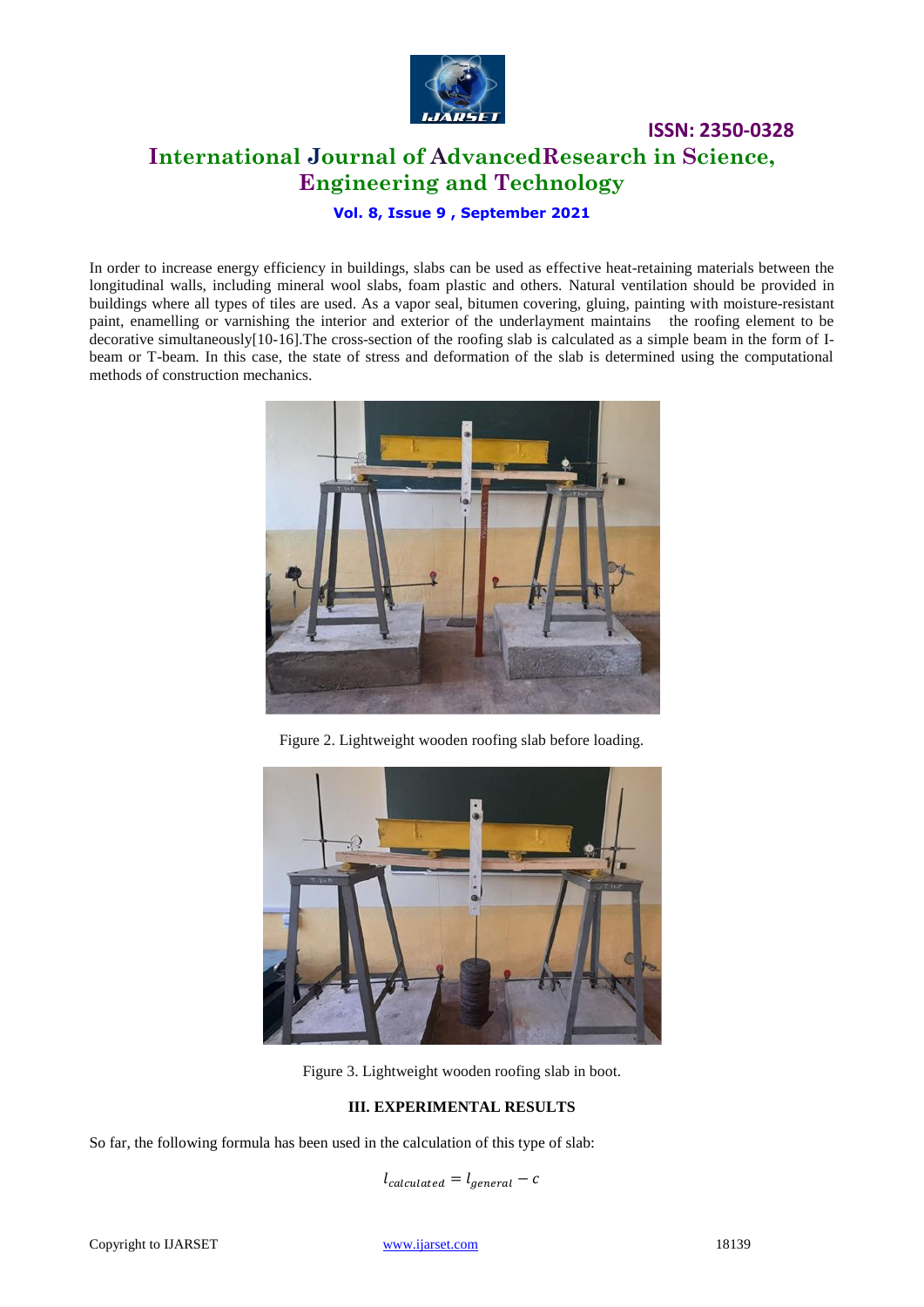

### **International Journal of AdvancedResearch in Science, Engineering and Technology**

### **Vol. 8, Issue 9 , September 2021**

It is recommended to determine the calculated spacing of the plate using the following formula:

$$
l_{calculated} = l_{general} - \frac{4}{3}c
$$
 (1)

based on the law of distribution of the normal stress in the local compression along the length of its supporting surface according to the triangular rule:

*where*:  $l_{general}$  - is the total length of the slab or the pitch of the load-bearing structure;  $c \ge 5.5$  cm is the length of the slab resting on the supporting structure.

We determine the calculated width of a T-beam plate with I-beam or a longitudinal rib step and the length of the plate by the following formula (2):

$$
L_{general} \ge l_{calculated} + \frac{4}{3}c \ge 6a, \text{ where } b_{calculated} = 0.9 \cdot b_{top \, cover} \tag{2}
$$

*where*:  $a -$  is the spacing of the longitudinal ribs (along the axes); *btop cover*- is the constructive width of the top cover.

We determine the calculated width of the light slab longitudinal rib - *b longitudinal rib* using the formula:

$$
b_{longtidade rib}^{calculated} = n_{number of ribs} \cdot b_{longtidualinal rib}
$$
\n(3)

*where: n number of ribs* - number of longitudinal ribs; b *longitudinal* - the width of the longitudinal rib.

The cross-section of the roofing slab is calculated as T-beam in the shape of a simple beam in the form of a roof (unless the slab has a subfloor).In simple practical calculations, it is easier to calculate the width of the longitudinal rib given in the determination of geometric characteristics, and it is equal to (4):

$$
b_{set\,cal} = n_{number\,of\,ribs} \cdot b_{long\,tidual\,rib} \cdot n_{set} \tag{4}
$$

Slabs are considered normal components of permanent and temporary loads in the slab plane. Temporary snow load is not taken into account in attic roofs. The reason is that these tiles are used in the interspace covering and the top floor roofing (except when the slab is placed on top of the rafters).However, in the calculations, the specific gravity of the plate is also taken into account. The load on the slab is calculated using the following formula (5):

$$
q_{\text{specific weight}} = \frac{1}{b_{\text{true}} \cdot l_{\text{true}}} \cdot V \cdot \rho \cdot g \tag{5},
$$

*where*:  $b_{true}$  - the actual width of the slab;  $l_{true}$ -is the actual length of the plate; V-is the sum of the volumes of elements of the same type;  $\rho$ - is the density of the element material; ;  $g=9.81$  m / sec<sup>2</sup> - speed of free fall;

Roofing slabs usually work for flexing. In this case, the cross-section surface is one of the main indicators within the geometric characteristics of compression and stretching, since the upper part of the neutral axis is in the state of compression and the lower part is in the state of elongation.

The main indicators are the static moment of the cross- section, the moment of inertia, the moment of resistance in torsion, bending, and also, in the calculations of priority, more complex geometric characteristics.At the same time, the simplification and reduction of the cost of roofing constructions play an important role in designing it in the most optimal shape and size. The following formula (6) is appropriate for calculating a surface with a known shape:

$$
A = \int_A dA \tag{6}
$$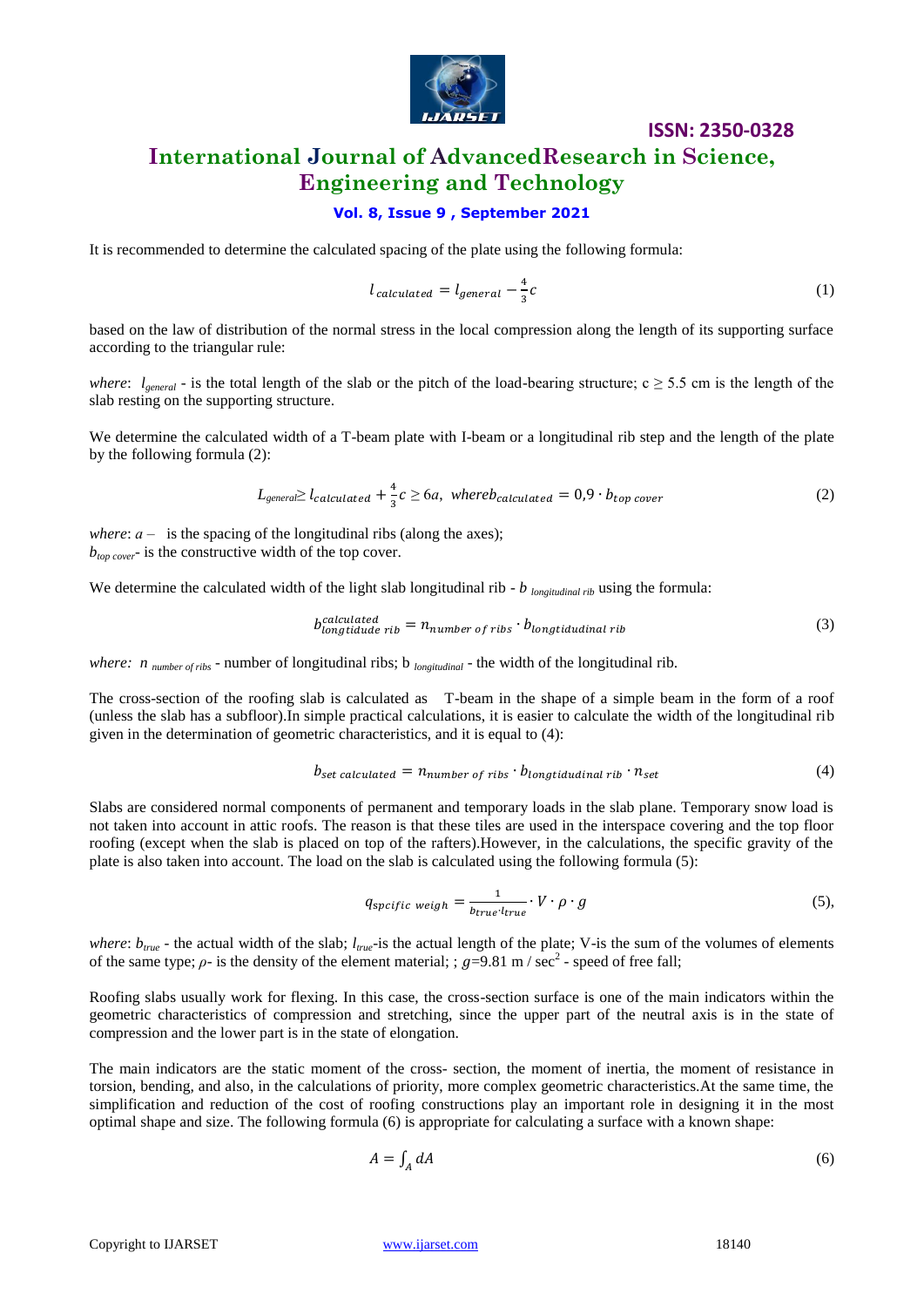

### **International Journal of AdvancedResearch in Science, Engineering and Technology**

### **Vol. 8, Issue 9 , September 2021**

If in the calculation scheme, the cross-sectional surface has a complex surface consisting of several shapes, in the calculations they are divided into finite surfaces. In this case, formula (7) takes the following form:

$$
A = \sum_{i=1}^{n} A_i \tag{7}
$$

Calculations of the reduced static moment with respect to the *x* and *y* axes are performed using the following formulas (8). In this case, the cross-sectional area is the simplest geometric characteristic, which does not depend on the choice of coordinate system.

$$
S_x = \int_A y dA, \qquad S_y = \int_A x dA; S_x = \iint_A y dxdy, \qquad S_y = \iint_A x dxdy S_x = Ay_c, \qquad S_y = Ax_c
$$
 (8)

*where:у<sup>с</sup>* -is the distance from the center of gravity to the *х*-axis; *хс-*is the distance from the center of gravity to the *y*axis. The moment of a complex section with respect to any axis is equal to the sum of the static moments of all parts with respect to that axis:

The above formula (9) includes definitions such as  $A_1$ ,  $A_2$ ,  $A_3$ , ...  $A_n$  - surfaces of simple elements; are the coordinates of the centers of gravity that make up the simple cutting surfaces relative to the *x* and *y* axes obtained. The coordinates of the center of gravity in the case of a single-section of cross-sectional surface are calculated using the following formula (10):

$$
x_c = \frac{s_y}{A}; \qquad y_c = \frac{s_x}{A}.\tag{10}
$$

Also, the coordinates of the center of gravity of a complex cross-sectional surface in several shapes are determined using the following formula (11):

$$
x_c = \frac{S_y}{A} = \frac{A_1 x_1 + A_2 x_2 + \dots + A_n x_n}{A_1 + A_2 + \dots + A_n};
$$
  
\n
$$
y_c = \frac{S_x}{A} = \frac{A_1 y_1 + A_2 y_2 + \dots + A_n y_n}{A_1 + A_2 + \dots + A_n}
$$
\n(11)



Figure 4. T-beam cross-section of calculation scheme of light wood roofing slab.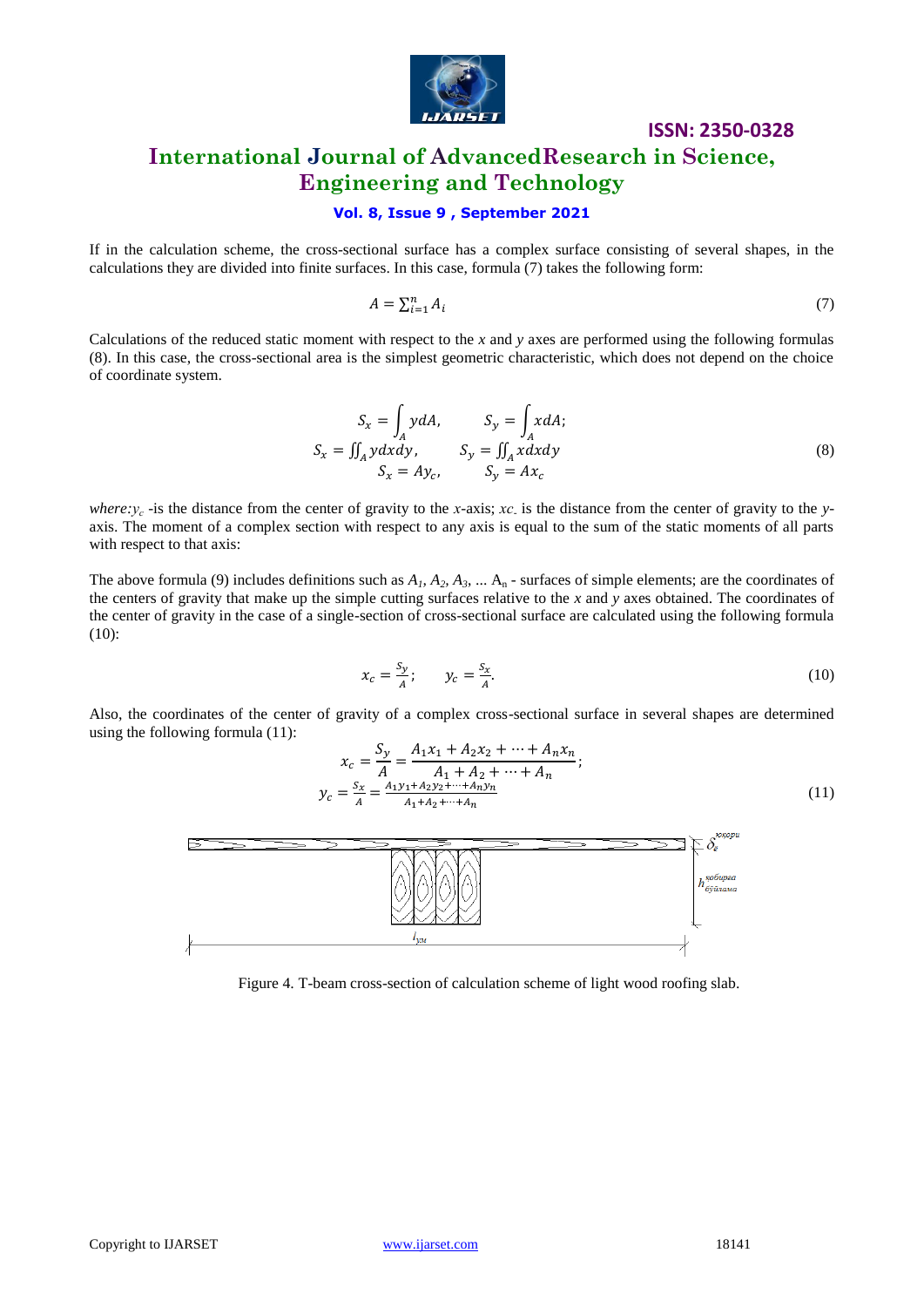

# **International Journal of AdvancedResearch in Science, Engineering and Technology**

**Vol. 8, Issue 9 , September 2021**



Figure 5. Slab test diagram: a- slab loading scheme and geometry; b - shearing force and bending moment under load.

$$
\sigma = \frac{M}{W} = \frac{M_{calculated}}{W_{x(st)}^{lower}} \le R_{\text{elongation}}
$$
\n(12)

$$
\sigma = \frac{M_{calculated}}{W_{x(set)}^{upper}} \le R_{comparison} \tag{13}
$$

where: 
$$
M_{calculated} = \frac{Pl}{6} = \frac{P(l_{total} - \frac{4}{3}c)^2}{6}
$$
 (14)

*P*- is the external force acting on the plate,  $W_{x,\text{set}}^{lower} = \frac{1}{x}$  $\frac{set}{y_0}$  the applied moment of resistance of the lower cross section of the plate;  $y_0$  is the distance from the center of gravity of the slab cross section to the lower plane of the slab;

 $W_{x,set}^{upper} = \frac{1}{b}$  $\frac{fset}{h-y_0}$  the applied resistance moment of the upper cross section of the plate; *h* is the height of the plate; R<sub>coprassion</sub>, R<sub>elongation</sub>-calculated resistance of wood to compression and elongation;

*lcalculated*– is the calculated length of the slab.

If the volume of the slab is cross-sectioned T-beam, it is sufficient to determine the moment [20-27] of inertia of the cross-section from the formula (12).Theoretical and experimental analysis of the model made of M 1: 400 slabs with 3sm wooden veneer and  $4x16$  cm ribs are carried out during the testing process.

| Table 1).    |                    |           |                           |                          |
|--------------|--------------------|-----------|---------------------------|--------------------------|
| No           | Breaking force, KN |           | Theoretical and practical |                          |
|              | Theoretical        | Practical | coefficient between, $k$  | Average coefficient, $k$ |
| 1-experiment | . 23               | 2,37      | 0.52                      |                          |
| 2-experiment | 1.23               | 2,5       |                           | 0.52                     |
| 3-experiment | 1,23               | 2,43      | 0.51                      |                          |
| 4-experiment | 23                 | 2,25      | 0.55                      |                          |

Slab flexing should be analyzed. The value of the cross-sectional flexing is determined by the following formulas (15):

$$
f = k \frac{P \cdot l^3}{EI}
$$

where: *k* is determined by formulas of Construction (6-Figure):

$$
k = 2 \cdot \left( \frac{l}{6} \cdot \frac{Pl}{6} \cdot \frac{5l}{24} + \frac{Pl}{6} \cdot \frac{l}{3} \cdot \frac{1}{2} \cdot \frac{l}{9} \right) = \frac{23}{1296}
$$

(15)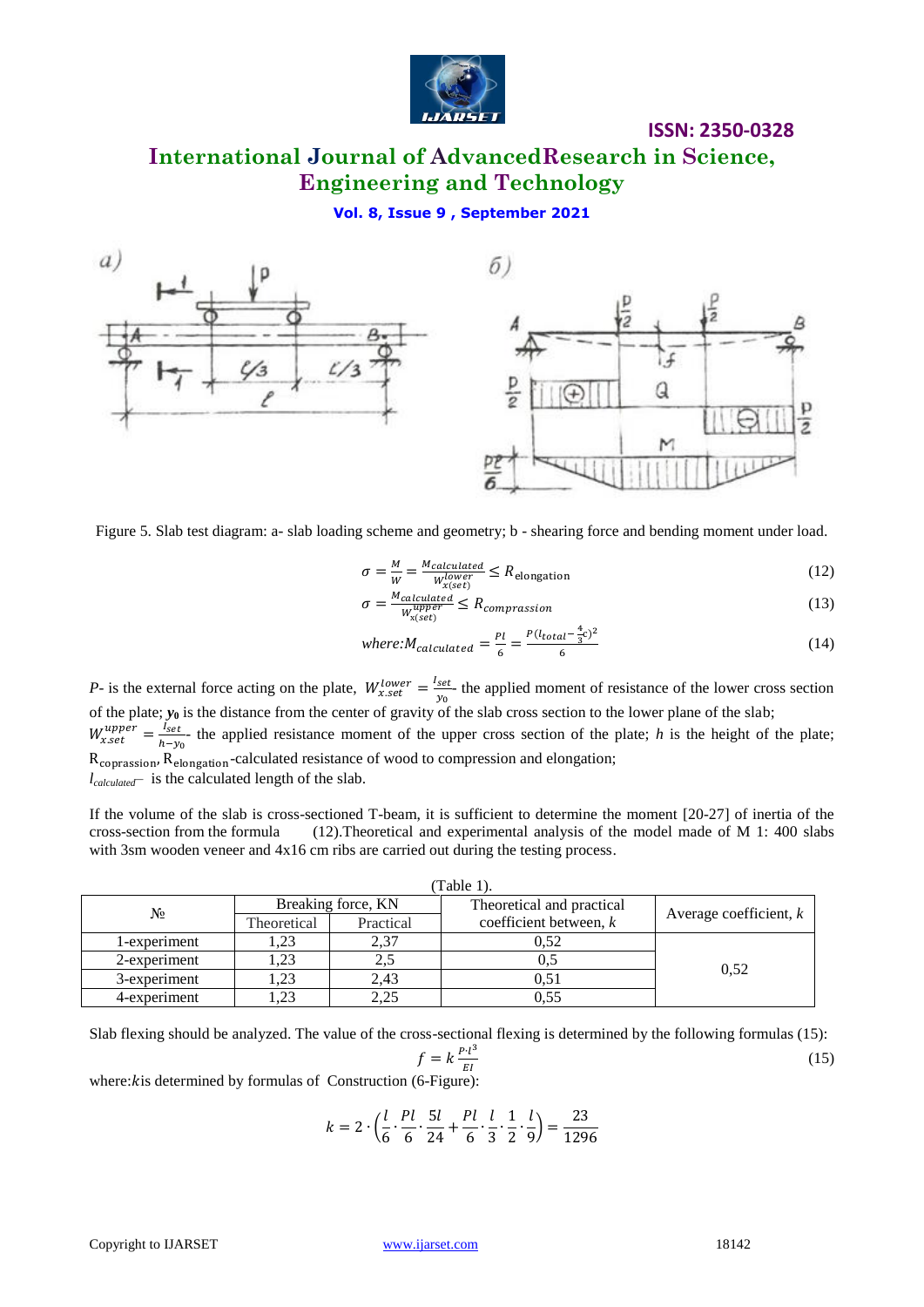

### **International Journal of AdvancedResearch in Science, Engineering and Technology**

**Vol. 8, Issue 9 , September 2021**



Figure 6. Calculation scheme for determining the coefficient  $k$  of deflection.

The relative slope of the slab is determined as follows  $-f/l$ ,  $\frac{f}{l}$  $\left[\frac{f}{l}\right] = \frac{1}{25}$  $\frac{1}{250}$ , if the value is less than the allowable value, the requirement of density is considered fulfilled.

#### **IV.CONCLUSION AND FUTURE WORK**

1. It is expedient to consider the distribution of the local compression diagram formed on the basis of the slab not by the rectangular regularity but by the triangular regularity in determining the calculated length of lightweight slabs. In this case, it is recommended to use the formulal<sub>calculated</sub> =  $l_{general - \frac{4}{3}}$  $\frac{4}{3}c$ , developed by the authors of the article, instead of the formula  $\sigma = \frac{M}{W}$  $\frac{M}{W} = \frac{M}{A}$  $\frac{calculated}{W_{v(ee)}} \leq R_{elongation}$ , which is still used to find the calculated length.

**2**. In the calculation of the plate  $\sigma = \frac{M}{W}$  $\frac{M}{W} = \frac{M}{A}$  $\frac{calculated}{W_{v(ee)}} \leq R_{elongation}$  -increases the coefficient *k* in the formula M

 $\frac{M}{W} = \kappa \cdot \frac{M}{\tau}$  $\frac{calculated}{W_{v(e)}^{lower}} \leq R_{elongation}$  makes closer the results of theoretical and practical calculations of plate.

#### **REFERENCES**

[1]. QMQ 2.03.08-98. Wooden structures. Tashkent, 1998, - 79 p.

[2]. QMQ 2.01.03-96. Construction in seismic Areas. Tashkent., 1996. -65 p.

[3]. QMQ 2.01.07-96. Loads and effects. Tashkent, 1996. -65 p.

[4]. SP 64.13330.2011. Wooden Structures. Updated edition of SNIiPII-25-80. (Text)/MinRegional Development of Russia. -Moscow.

2010.- 88 p.

[5]. SNiP 23-02-2003 Thermal Protection of Buildings. Moscow: Gosstroy of Russia, FGUP TsPP, 2004. -21 p.

[6]. Razzakov S.J., "Wood and Plastic Constructions," Textbook. Tashkent, Academy. 2005. -160 p.

[7]. Razzakov S.J., Eshonjonov J.B., Sobirova R.I., "Some Aspects of the Theoretical Calculation of Energy-Saving Lightweight Roofing Covers". International Journal of Advanced Research in Science, Engineering and Technology. India. Vol. 7, Issue 12, December 2020.

[8]. Ermolaev V.V., "Plywood Cladding Slabs (Design and Calculation)," Nizhniy Novgorod. NNGASU. 2011.-23 p.

[9]. Chernykh A.S. "Improvement of the Design and Production Technology of Wall Panels with a Wooden Frame," Thesis. Arkhangelsk

2014. -166 p.

[10] Razzakov S.J., "Research of stress-strain state of single-storey buildings with internal partitions under static pulling load of the upper belt of a structure", Structural Mechanics of Engineering Constructions and Buildings, 14-19, (2016).

[11] Razzakov S.J., "Experimental and theoretical approach to the determination of physical and mechanical characteristics of the material of the walls of the low-strength materials", European science review, 215-216, (2016).

[12] Razzakov S.J., Kholmirzaev, S.A., "Influence of frame work strengthening on the stress-strain state of two-storey buildings of low-strength materials", Structural Mechanics of Engineering Constructions and Buildings, 43-49, (2017).

[13] Мартазаев А. Ш., Эшонжонов Ж.Б., "Вопросы расчета изгибаемых элементов по наклонным сечениям", Вестник Науки и Творчества 123-126, (2017).

[14]. Kiryutina S.E., "Improvement of Technology and Increase of Operational Reliability of Wooden Wall Structures Made of Laminated Veneer Lumber," Thesis. St. Petersburg 2017.-149 p.

[15]. Vlasov A.V., "Development of Constructive and Technological Solutions for Nodal Interfaces of Panels with a Wooden Frame," Thesis. Vladimir-2015. -126 p.